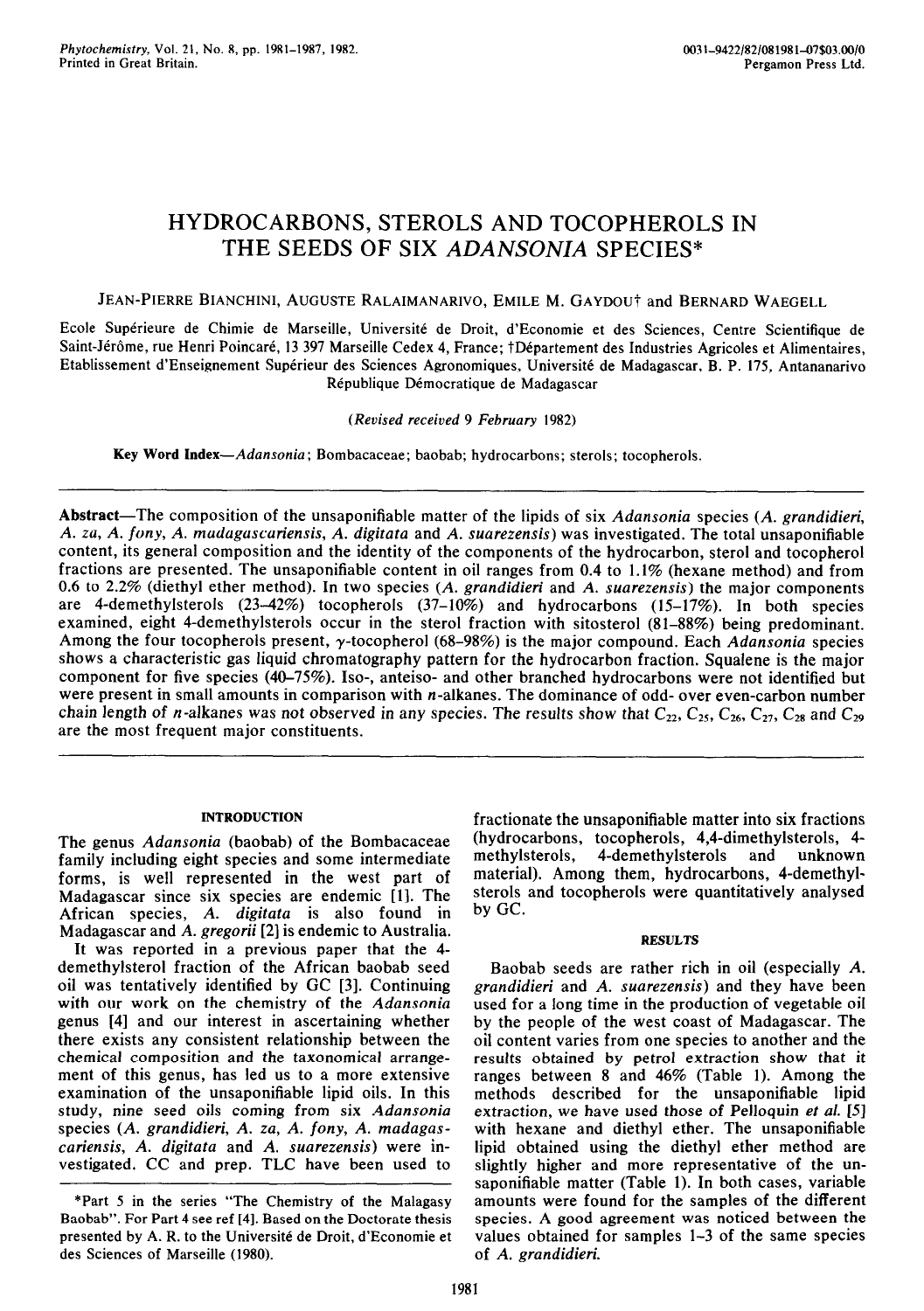| <b>Species</b>                         | Content of oil        | Unsaponifiable<br>in oil $(\%)$ | Fractions* from unsaponifiable $(\%)$ |      |      |      |      |      |     |
|----------------------------------------|-----------------------|---------------------------------|---------------------------------------|------|------|------|------|------|-----|
|                                        | in dried seeds $(\%)$ | Hexane                          | Et <sub>2</sub> O                     |      |      | 3    | 4    | 5    | 6   |
| A. grandidieri (sample 1)              | 38.7                  | 0.52                            | 0.89                                  |      |      |      |      |      |     |
| A. grandidieri (sample 2)              | 36.4                  | 0.54                            | 0.93                                  | 15.5 | 37.1 | 13.2 | 9.4  | 23.7 | 1.0 |
| A. grandidieri <sup>†</sup> (sample 3) |                       | 0.46                            | 0.72                                  |      |      |      |      |      |     |
| A. za                                  | 10.9                  | 0.59                            | 0.96                                  |      |      |      |      |      |     |
| A. fony                                | 10.5                  | 0.92                            | 1.34                                  |      |      |      |      |      |     |
| A. madagascariensis                    | 13.8                  | 0.72                            | 1.05                                  |      |      |      |      |      |     |
| A. digitata (sample 1)                 | 8.4                   | 1.13                            | 1.49                                  |      |      |      |      |      |     |
| A. digitata‡ (sample 2)                | 13.2                  | 0.50                            | 0.80                                  |      |      |      |      |      |     |
| A. suarezensis                         | 46.2                  | 0.39                            | 0.55                                  | 16.7 | 10.2 | 15.2 | 10.0 | 42.1 | 5.8 |

Table 1. Content of oils in dried seeds of six *Adansonia* species, percentage of unsaponifiable lipid in the oils and yields of six fractions obtained from the unsaponifiable lipid by column chromatography

\*Fraction I, hydrocarbons; fraction 2, tocopherols; fraction 3, 4, 4-dimethylsterols; fraction 4, 4-methylsterols; fraction 5, 4-demethylsterols; fraction 6, unknown.

tIndustria1 oil.

\*West Africa (upper Volta).

TLC examination of the unsaponifiable matter of the baobab seed oils showed many spots. The compound types were tentatively identified by comparison of the *R,* values with standards (cholesterol, lanosterol,  $\alpha$ -tocopherol, squalene) these being in increasing order of *R,* values: 4-demethylsterols, 4 methylsterols, 4,4-dimethylsterols, tocopherols and hydrocarbons. The reiative content of each group of compounds from the unsaponifiable lipid was determined for *A. grandidieri* (sample 2) and *A. suarezensis* by CC on alumina [6]. The results obtained are given in Table 1. The separation of the different unsaponifiable fractions was also performed using prep. TLC on Si gel [7]. The bands of the different compounds of each group were located and scraped off the chromatoplate. To avoid interference between each group of components, two successive fractionations were made using prep. TLC. The percentage compositions of the 4-demethylsterols, tocopherols and hydrocarbons were determined by GC.

The sterols were analysed by GC as their acetates [8-11] and TMSi ether derivatives [3, 7, 12]. By comparison of *R,'s* with standard sterols, we have tentatively identified seven of the eight sterols separated by GC. In all the samples, 24-ethylcholesterol, probably sitosterol (24  $\alpha$ -ethyl) was the major component with a content ranging from 77 to 88% (Table 2). The 24-methylcholesterol, presumably campesterol (24  $\alpha$ -methyl) and 24-ethylidene cholesterol (isofucosterol) (2-6%) were found at lower levels. Cholesterol, 24-ethylcholesta-5,22-dien-3 $\beta$ -ol (stigmasterol, 24  $\alpha$ -ethyl),  $\Delta^7$ -avenasterol and an unknown substance, with *RR, 1.23,* were encountered at a very much lower concentration in every sample.

Tocopherol identification was achieved by GC [13, 141. The oil was saponified in the presence of pyrogallol and the unsaponifiable matter was extracted using the experimental conditions described by Pelloquin *et al.* [5]. The tocopherols were separated from the other compounds using prep. TLC as described above. The chromatograms of the TMSi ethers of tocopherol derivatives involve three or four peaks. The products were tentatively identified by comparison with standard substances and with the literature data [14, IS]. The results are given in Table 3.

The analysis of the hydrocarbon fractions isolated by prep. TLC was made by GC according to the method described by Bastic et al. [16]. The products were tentatively identified both by comparison of their retention times with those of standards for the hydrocarbons  $(C_{12}-C_{24})$  and by the method proposed by Guiochon [17] using the retention times from a programmed temperature analysis for the higher hydrocarbons  $(C_{25}-C_{35})$ . All the gas chromatograms showed several peaks representing saturated linear hydrocarbons or mono- or diunsaturated from  $C_{12}$  to C<sub>35</sub> and branched *iso-* and *anteiso-hydrocarbons*. The results obtained for n-alkanes, *iso-* and *anteiso*hydrocarbons and squalene are given in Table 4. The alkane fraction was obtained either from the hydrocarbon fraction by prep. TLC on silver nitrate-Si gel plates or from the whole seed oil using the method described by Faboya et *al.* [18]. Comparative results obtained by GC using two columns are given in Table 5 for one species of *Adansonia (A. za).* The alkane contents for the seed oils of six *Adansonia* species are given in Table 6.

### DISCUSSION

The results obtained for the unsaponifiable matter contained in the *Adansonia* seed oils show that there are significant differences between the compounds of each type for *A. grandidieri* (sample 2) and *A. suarezensis.* The 4-demethylsterol fraction represents more than 40% of the unsaponifiable lipid of *A. suarezensis* while it represents only 24% in *A. grandidieri.* For the latter sample, the major components are tocopherols (37%) (Table 1). The 4-demethylsterol fraction of all the oils investigated consists mainly of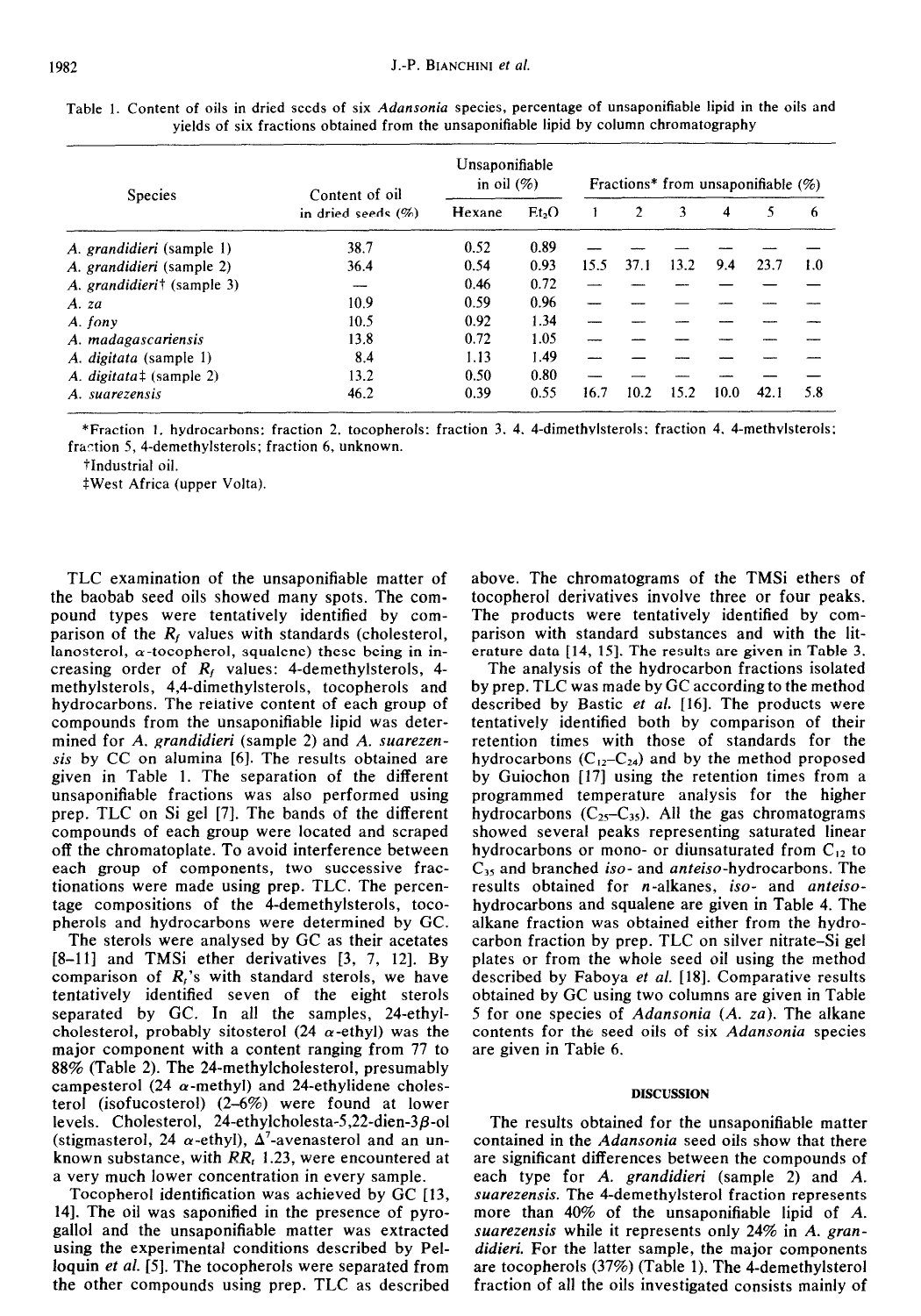| $\frac{1}{2}$ |
|---------------|
|               |
|               |
|               |
|               |
|               |
|               |
|               |
|               |
|               |
|               |
|               |
|               |
|               |
| ٦<br>۲        |

|                                                                                  |                |               |                         |                      |                   |                   | Oil samples*                      |                |                    |                             |
|----------------------------------------------------------------------------------|----------------|---------------|-------------------------|----------------------|-------------------|-------------------|-----------------------------------|----------------|--------------------|-----------------------------|
| 4-Demethylsterol                                                                 |                |               | A. grandidieri          |                      |                   |                   | A. za A. fony A. madagascariensis |                | A. digitata        | A. suarezensis              |
|                                                                                  | RR, İ          |               | $\overline{\mathbf{c}}$ | $\mathbf{\tilde{z}}$ |                   |                   |                                   |                | $\mathbf{\hat{c}}$ |                             |
| 24-Methylcholesterol<br>Cholesterol                                              | 0.61           | 0.6           | $\frac{8}{1}$           | E                    | E                 | Ħ                 | ᄇ                                 | ដ              | $\overline{a}$     | $\ddot{\phantom{0}}$        |
| 24-Ethyl-5, 22-cholesta-<br>(campesterol)                                        | 0.80           | 7.4           | 7.5                     | $\overline{\bullet}$ | $\ddot{\text{o}}$ | 9.3               | 5.9                               | 0.6            | 63                 | $\overline{\phantom{0}8.0}$ |
| dien-3ß-ol (stigma-<br>sterol)                                                   | 0.87           | 0.7           | 0.7                     | $\overline{21}$      | $\overline{11}$   | 2.0               | 2.5                               | $\overline{4}$ | 2.0                | 2.2                         |
| 21-Ethylcholesterol<br>(sitosterol)                                              | $\overline{0}$ | 86.5          | 87.0                    | 85.1                 | 88.4              | 83.5              | 85.8                              | 76.6           | 81.0               | 85.0                        |
| 24-Ethylidenecholesterol<br>(isofucosterol)                                      | $\overline{6}$ | 3.7           | 4.0                     | $\overline{3.1}$     | $\frac{8}{10}$    | 3.2               | 4.7                               | 6.2            | 3.4                | 3.0                         |
| $24-Ethyl-7$ -cholesten-3-ol<br>( $\Delta^7$ -stigmastenol)                      | 1.16           | $\mathbf{C}$  | $\overline{u}$          |                      | ä                 |                   | Ξ                                 |                |                    |                             |
| <b>Unknown</b>                                                                   | 1.23           | 0.2           | $\blacksquare$          | $\frac{4}{0}$ .      | $\overline{c}$    | $\frac{8}{0.3}$   | Ħ                                 | $\frac{5}{6}$  | $4.5$<br>0.3       | 3.2                         |
| 24-Ethylidene-7-cholesten-<br>$3\beta$ -ol ( $\Delta$ <sup>7</sup> -avenasterol) | 1.28           | $\frac{6}{3}$ | Ħ                       | $\overline{0}$       | $\overline{14}$   | $\ddot{\text{o}}$ | a                                 | $\frac{6}{16}$ | $\ddot{\text{o}}$  | $\overline{0.8}$            |
|                                                                                  |                |               |                         |                      |                   |                   |                                   |                |                    |                             |

tr, Denotes that component was detected in an amount too small to quantitate.

\*Area % by GC.

.-.. \_\_." - ."\_\_\_\_.\_ -I.'- -i, \_\_

tr, Denotes that component was detected in an amount too small to quantitate.<br>\*Area % by GC.<br>†Relative retention times of the TMSi ether derivatives of sterols on OV-17 SCOT glass capillary column (TMSi-sitosterol:1.00). tRelative retention times of the TMSi ether derivatives of sterols on OV-17 SCOT glass capillary column (TMSi-sitosterol: 1.00).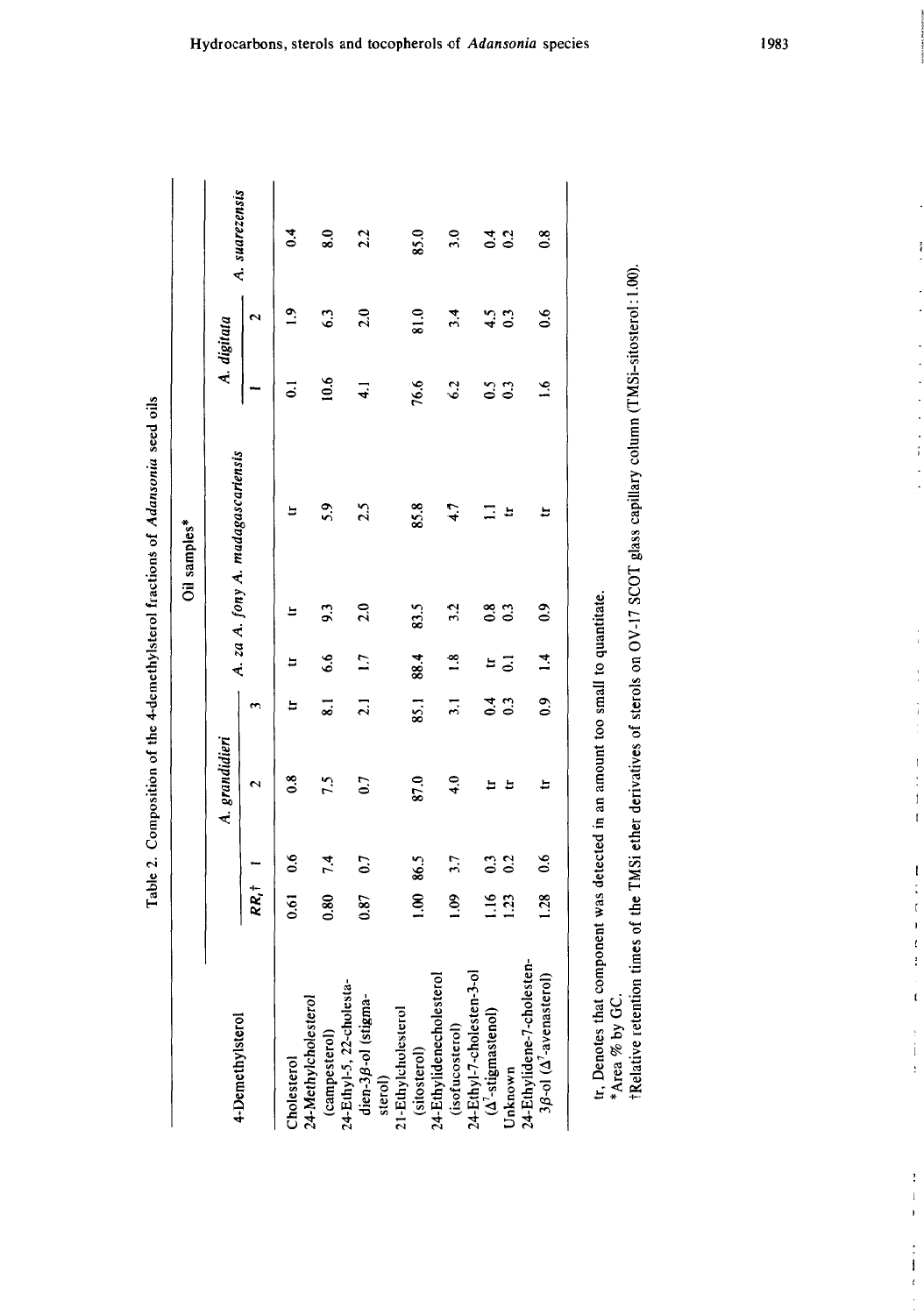|            | Oil samples* |      |                |      |      |      |                                               |      |                |  |  |
|------------|--------------|------|----------------|------|------|------|-----------------------------------------------|------|----------------|--|--|
| Tocopherol | $RR.$ †      |      | A. grandidieri |      |      |      | A. za A. fony A. madagascariensis A. digitata |      | A. suarezensis |  |  |
|            |              |      |                |      |      |      |                                               |      |                |  |  |
| δ---       | 0.53         | 2.5  | 6.1            | 0.5  | tr   | 14.5 | 2.2                                           | 18.1 | 7.3            |  |  |
| $\beta-$   | 0.63         | 7.6  | 25.6           | 0.5  | 2.4  | 29.1 | 3.8                                           | 12.0 | 3.0            |  |  |
| $\gamma$ — | 0.67         | 89.9 | 68.3           | 98.7 | 97.6 | 56.4 | 92.2                                          | 59.7 | 89.0           |  |  |
| $\alpha$ — | $1.00\,$     | -tr  | tr             | 0.3  |      |      | 1.8                                           | 10.2 | 0.7            |  |  |

Table 3. Composition of the tocopherol fractions of *Adansonia* seed oils

tr, Denotes that component was detected in an amount too small to quantitate.

\*Area % by GC.

TRelative retention times of the TMSi ether derivatives of tocopherols on OV-17 SCOT glass capillary column  $(TMSi-\alpha$ -tocopherol: 1.00).

Table 4. Composition of the hydrocarbon fractions of *Adansonia* seed oils determined by CC\* analysis of the extracted unsaponifiable lipid

|                 |      |                             |      |      | Oil samples <sup>†</sup> |                                   |             |                |
|-----------------|------|-----------------------------|------|------|--------------------------|-----------------------------------|-------------|----------------|
| Hydrocarbon     |      | A. grandidieri              |      |      |                          | A. za A. fony A. madagascariensis | A. digitata | A. suarezensis |
|                 |      | 2                           | 3    |      |                          |                                   |             |                |
| n-Alkanes       |      | $17.4$ $34.2$ $21.5$ $33.8$ |      |      | 35.3                     | 35.4                              | 57.3        | 51.2           |
| Iso-alkanes     | 1.6  | 1.0                         | 0.7  |      | 1.7                      | 4.4                               | 1.5         | 1.8            |
| Anteiso-alkanes | 5.6  | 0.7                         | 6.8  | 1.1  | 3.3                      | 2.5                               | 1.7         | 33.2           |
| Squalene        | 75.4 | 64.1                        | 70.9 | 65.0 | 59.7                     | 57.7                              | 39.5        | 13.7           |

-, Denotes that components were not detected.

\*OV-I7 SCOT glass capillary column.

tArea % by GC.

 $\Delta^5$ -sterols while  $\Delta^7$ -sterols are present in smaller proportions (Table 2). These results are in good agreement with those previously described for the African *A. digitata* oil [3]. Cholesterol is present in low concentrations in all species. It is known that cholesterol occurs in the sterol fraction of many vegetable oils as a minor sterol component, although the sterol fraction of Cruciferae species contains a high proportion [19, 20] and a considerable amount of cholesten-7-enol as well as cholesterol was found in the 4-demethylsterol fraction of *Cordyline indivise*  seeds [21]. The sterol pattern in species of the same family is sometimes very different [9] and can be used for chemotaxonomical investigations. In the case of the *Adansoniu* genus, the 4-demethylsterol composition is fairly constant from one species to another. 24-Ethylcholesterol is the main product in all cases, and it seems difficult to differentiate the species considering only the 4-demethylsterol fraction.

The tocopherol composition of baobab seed oil presents significant variations from one species to another as shown in Table 3.  $\gamma$ -Tocopherol is the main product in each case (56-99%).  $\alpha$ -Tocopherol was not detected in *A. zu* and *A. fony* and was found at a lower concentration in the other species although in the case of *A. digitata* (sample 1) the content was  $10\%$ .  $\beta$ -Tocopherol was found at higher concentrations only in A.  $fony$ ,  $(29%)$  and  $\delta$ -tocopherol was found in variable amounts with the highest concentrations being in *A. fony* (14.5%) and *A. muduguscuriensis* (18%). Considerable interest has developed in the determination of tocopherols and the corresponding tocotrienols which display the activity of vitamin E [14, 22-24]. According to Green et al. [22] vegetable oils may be classified on the basis of their tocopherol content: those which contain  $\alpha$ -,  $\beta$ and  $\gamma$ -tocopherols and those which contain  $\alpha$ -,  $\gamma$ - and  $\delta$ -tocopherols. If we consider the results obtained for the three samples of *A. grundidieri,* the variation of  $\beta$ -,  $\gamma$ - and  $\delta$ -tocopherols is rather large and the use of the tocopherol content to differentiate the species seems impracticable.

Long-chain hydrocarbons occurring in higher plants have been studied extensively and in many cases the composition of hydrocarbon fractions are characteristic and can be used as a taxonomic aid [25]. The universal presence of normal alkanes as constituents of leaf cuticular waxes has been discussed [26,27]. However, hydrocarbons represent the least investigated fraction of the unsaponifiable mat-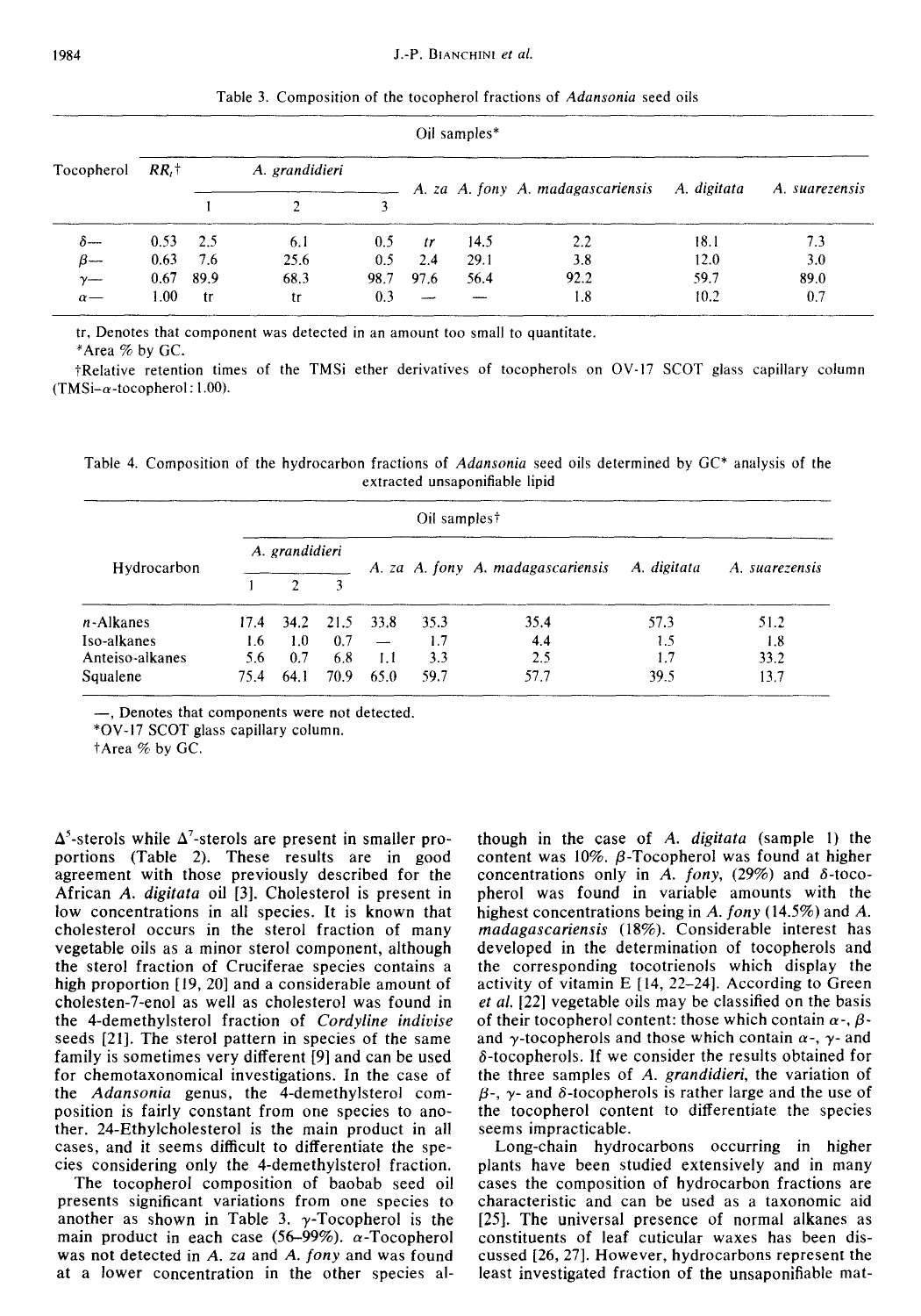|                           | From whole unsaponifiable |              | From whole seed oil |              |
|---------------------------|---------------------------|--------------|---------------------|--------------|
| n-Alkane                  | $OV-17*$                  | <b>SE-30</b> | <b>OV-17</b>        | <b>SE-30</b> |
| $C_{12}$                  | tr†                       | 0.5          | tг                  | tr           |
| $C_{13}$                  | tr                        | 0.7          | tr                  | tr           |
| $C_{14}$                  | 0.5                       | 0.6          | tr                  | tr           |
| $C_{15}$                  | 0.4                       | 0.3          | tг                  | tr           |
| $C_{16}$                  | 1.4                       | 1.0          | tr                  | tr           |
| $C_{17}$                  | 1.0                       | 1.0          | tr                  | tг           |
| $C_{18}$                  | 3.1                       | 2.6          | 1.4                 | 1.6          |
| $C_{19}$                  | 1.2                       | 1.3          | 0.6                 | 0.7          |
| $C_{20}$                  | 1.5                       | 3.2          | 3.0                 | 2.6          |
| $\mathrm{C}_{21}$         | 1.5                       | 2.2          | 3.3                 | 1.4          |
| $C_{22}$                  | 17.3                      | 13.7         | 19.0                | 19.8         |
| $C_{23}$                  | 4.4                       | 4.4          | 5.6                 | 4.2          |
| $C_{24}$<br>$C_{25}$      | 5.9                       | 4.9          | 7.4                 | 7.4          |
|                           | 8.6                       | 9.1          | 10.3                | 10.2         |
| $C_{26}$                  | 9.4                       | 8.2          | 11.4                | 10.5         |
| $\rm C_{27} \atop C_{28}$ | 13.4                      | 9.7          | 12.0                | 13.5         |
|                           | 7.7                       | 9.6          | 9.3                 | 8.9          |
| $C_{29}$                  | 11.6                      | 10.9         | 7.3                 | 9.1          |
| $C_{30}$                  | 4.2                       | 5.3          | 3.4                 | 4.3          |
| $C_{31}$                  | 4.3                       | 8.0          | 2.8                 | 3.9          |
| $C_{32}$                  | 1.7                       | 1.8          | 1.4                 | 1.8          |
| $\mathrm{C}_{33}$         | 1.0                       | 1.0          | 0.7                 | tr           |
| $C_{34}$                  | tr                        | tr           | 0.5                 | tr           |
| $C_{35}$                  | tг                        | tr           | 0.6                 | tг           |

Table 5. Comparison of the n-alkane compositions of the material recovered using two extraction methods on *A. za* seed oil

tr, Denotes component was detected in an amount too small to quantitate.

\*For conditions employed for the GC analysis see the Experimental. tArea % by CC.

ter of vegetable oils [16]. Hydrocarbon fractions of the six *Adansonia* species seed oils were found to contain n-alkanes, squalene and various branched hydrocarbons. Iso- and anteiso-alkanes were tentatively identified but represent a small proportion of the hydrocarbon fraction as shown in Table 4. The squalene composition of the oils showed differences which could perhaps be used for the characterization of *A. suarezensis,* where this compound comprises only 14% of the hydrocarbon fraction. We found that the two methods to obtain the  $n$ -alkane fraction by GC using two columns gave similar results (Table 5). Herbin and Robins [28] have shown that the predominating n-alkanes of the leaf cuticular waxes are odd-carbon number constituents such as nonacosane  $(C_{29})$  and hentriacontane  $(C_{31})$  and even-carbon constituents are less significant. Odd-carbon number compounds predominate in the leaf waxes of *Khaya*  species [18]. The results obtained for the six *Adansonia* species show a significant proportion of *n*alkanes between  $C_{20}$  and  $C_{31}$  with a predominance of  $C_{22}$  (5-19%),  $C_{25}$  and  $C_{26}$  (4-16%),  $C_{27}$  (10-14%) and  $C_{28}$  and  $C_{29}$  (4-15%) as shown in Table 6. The preponderance of odd-carbon number compounds was not observed. Similar results were described by Bastic et *al.* [16] for some oils, especially soya bean oil. Kaneda [29] in a study of the hydrocarbons occurring in the external and internal lipids of fresh spinach leaves found that the external lipids contain normal paraffin:  $n-C_{27}-n-C_{33}$  showing a clear odd-number preference but the internal lipids contain a significant proportion of  $n-C_{16}-n-C_{28}$  paraffin with no bias to odd-number compounds.

#### EXPERIMENTAL

*Unsaponifiable lipid extraction.* The origin and collection of the baobab fruits was described in ref. [4]. The seed oils were prepared from the corresponding dried crushed seeds by Soxhlet extraction with petrol (40-60°). A. grandidieri (sample 3) seed oil was factory-prepared oil. Authentic specimens of  $\alpha$ -tocopherol, squalene, lanosterol, cholesterol, stigmasterol and sitosterol and a sterol fraction consisting of campesterol, stigmasterol, sitosterol, isofucosterol,  $\Delta^7$ -stigmasterol and  $\Delta^7$ -avenasterol were used as standards for prep. TLC and GC. Saponification and extraction of the unsaponifiable lipids using hexane or  $Et<sub>2</sub>O$  was performed as described previously [5].

Column *chromatography.* The unsaponifiable extract (5OOmg) was fractionated on a column of alumina, Brockmann grade II-III  $(120g)$  [6] using the following solvent mixtures: 200 ml hexane; 200 ml hexane-C<sub>6</sub>H<sub>6</sub> (5:5); 200 ml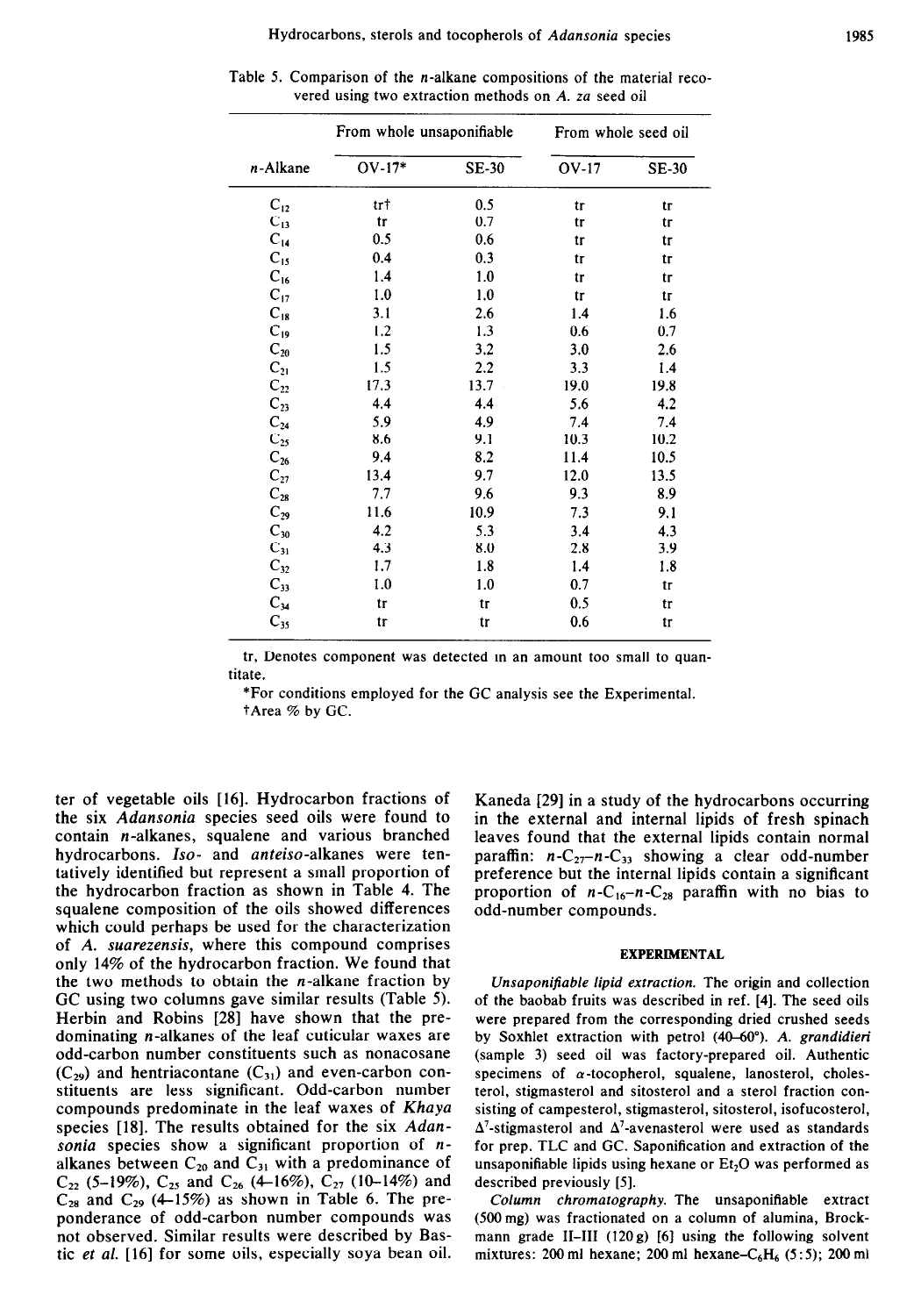|                       | Oil samples    |      |      |               |                     |             |                |  |  |  |  |
|-----------------------|----------------|------|------|---------------|---------------------|-------------|----------------|--|--|--|--|
| n-Alkane <sup>†</sup> | A. grandidieri |      |      | A. za A. fony | A. madagascariensis | A. digitata | A. suarezensis |  |  |  |  |
|                       | ı              | 3    |      |               |                     |             |                |  |  |  |  |
| $C_{12}$              | tr             | tr   | tr   | tr            | tr                  | tr          | tr             |  |  |  |  |
| $C_{13}$              | tr             | tr   | tr   | tr            | tr                  | 0.5         | tr             |  |  |  |  |
| $C_{14}$              | tr             | 1.6  | tr   | tr            | 0.1                 | 1.2         | 1.0            |  |  |  |  |
| $C_{15}$              | tr             | 0.4  | tr   | tr            | 0.1                 | 0.2         | tr             |  |  |  |  |
| $C_{16}$              | 0.8            | 0.7  | tr   | tr            | 2.3                 | 13.1        | tr             |  |  |  |  |
| $C_{17}$              | 0.7            | 0.6  | tr   | tr            | 1.2                 | 0.5         | tr             |  |  |  |  |
| $C_{18}$              | 2.1            | 0.6  | 1.4  | tr            | 5.1                 | 22.7        | 4.3            |  |  |  |  |
| $C_{19}$              | 0.7            | 0.9  | 0.6  | tr            | 1.0                 | 0.5         | 0.6            |  |  |  |  |
| $\mathrm{C}_{20}$     | 2.4            | 1.7  | 3.0  | 0.6           | 2.2                 | 1.4         | 7.1            |  |  |  |  |
| $\mathrm{C}_{21}$     | 2.6            | 2.9  | 3.3  | 2.1           | 7.3                 | 0.6         | 3.2            |  |  |  |  |
| $C_{22}$              | 13.6           | 6.9  | 19.0 | 15.4          | 9.7                 | 5.0         | 10.4           |  |  |  |  |
| $\mathrm{C}_{23}$     | 7.2            | 9.7  | 5.6  | 6.4           | 11.6                | 1.5         | 5.7            |  |  |  |  |
| $C_{24}$              | 7.5            | 6.7  | 7.4  | 8.6           | 11.5                | 2.4         | 10.0           |  |  |  |  |
| $C_{25}$              | 10.6           | 9.1  | 10.3 | 11.9          | 9.4                 | 4.0         | 11.8           |  |  |  |  |
| $\mathrm{C}_{26}$     | 11.7           | 11.2 | 11.4 | 15.7          | 13.3                | 5.1         | 12.5           |  |  |  |  |
| $\mathrm{C}_{27}$     | 10.1           | 13.2 | 12.0 | 14.2          | 10.4                | 13.4        | 11.2           |  |  |  |  |
| $\mathrm{C}_{28}$     | 8.8            | 11.3 | 9.3  | 8.5           | 5.6                 | 6.3         | 5.9            |  |  |  |  |
| $C_{29}$              | 8.3            | 14.9 | 7.3  | 9.4           | 5.4                 | 11.2        | 4.2            |  |  |  |  |
| $C_{30}$              | 7.6            | 5.2  | 3.4  | 3.2           | 2.4                 | 3.1         | 3.7            |  |  |  |  |
| $C_{31}$              | 3.0            | 1.2  | 2.8  | 2.2           | 0.6                 | 4.4         | 5.2            |  |  |  |  |
| $C_{32}$              | 1.5            | 1.2  | 1.4  | 1.3           | 0.5                 | 1.4         | 2.1            |  |  |  |  |
| $C_{33}$              | 0.8            | tr   | 0.7  | 0.6           | 0.3                 | 1.4         | 1.2            |  |  |  |  |
| $C_{34}$              | tr             | tr   | 0.5  | tr            | tr                  | tr          | tr             |  |  |  |  |
| $C_{35}$              | tr             | tr   | 0.6  | tr            | tr                  | tr          | tr             |  |  |  |  |

Table 6. Composition of the n-alkanes determined by GC\* analysis of the whole seed oils of Adansonia species

tr, Denotes component was detected in an amount too small to quantitate.

\*OV-17 SCOT glass capillary column.

tArea % by GC.

hexane-C<sub>6</sub>H<sub>6</sub> (2:8); 500 ml hexane-Et<sub>2</sub>O (5:5); 500 ml Et<sub>2</sub>O; and 250 ml MeOH. Fractions (20 ml) were collected and each checked using Si gel TLC.

*Preparative TLC of the unsaponifiable matter.* The approximate  $R_f$  values of compounds on Si gel TLC developed with CHCl<sub>3</sub>-Et<sub>2</sub>O (9:1) were: hydrocarbons and squalene, 0.97;  $\alpha$ -tocopherol and other tocopherols, 0.66; lanosterol and other 4, 4-dimethylsterols, 0.45; 4-methylsterols, 0.35; cholesterol and other 4\_demethylsterols, 0.27. The unsaponifiable lipid was dissolved in CCl<sub>4</sub> and 150  $\mu$ l applied as a streak of 15 cm length to a Si gel chromatoplate. Squalene,  $\alpha$ -tocopherol, lanosterol and cholesterol were also spotted as markers. After development the standards were visualized with Rhodamine B under UV at 366nm and the corresponding bands of hydrocarbons, tocopherols and 4 demethylsterols were scraped off the chromatoplate and extracted with  $CH<sub>2</sub>Cl<sub>2</sub>$ . The whole hydrocarbon fraction was separated into saturated alkanes (paraffins) and olefins by prep. TLC on AgNO<sub>3</sub>-Si gel plates. After development with  $C_6H_6$ , the alkane band was scraped off the plate, extracted with hexane and analysed by GC.

*Isolation of the alkane fractions from the whole seed oil.* Seed oil (500 mg) was dissolved in cyclohexane (5 ml), separated on a dry column of activated alumina (2 hr at 105") and eluted with cyclohexane. The first 5 ml of eluate was collected and evaporated to dryness. Prep. TLC on  $AgNO<sub>3</sub>-$ Si gel plates was used to separate alkanes from olefinic compounds as described above.

*GC analysis.* 4-Demethylsterols and tocopherols were analysed as their TMSi ether derivatives using an OV-17 SCOT glass capillary column (30 m  $\times$  0.36 mm, 250°, 0.25  $\mu$ m phase thickness, sample vol. 1-2  $\mu$ 1). The RR, for the TMSi-derivatives of 4-demethylsterols and tocopherols were calculated relative to the sitosterol and  $\alpha$ -tocopherol derivatives respectively. Hydrocarbons were chromatographed on a steel column (1.5 m  $\times$  3 mm) packed with 5% SE-30 on Gas Chrom Q. The temp. was programmed from 150 $^{\circ}$  to 310 $^{\circ}$  at 3 $^{\circ}$ /min; N<sub>2</sub> at 40 ml/min. Hydrocarbons were also chromatographed on an OV-17 SCOT glass capillary column (30 m  $\times$  0.36 mm, 0.25  $\mu$ m phase thickness). The temp. was programmed from  $150^{\circ}$  to  $290^{\circ}$  at  $5^{\circ}/\text{min}$ .

*Acknowledgements-We* thank P. Garnier for providing seeds of African *A. digitata* and P. Rakotomanga, B. N. Randrianandianina and the Service des Eaux et Forêts of Morondava, Mahajanga and Antsiranana, Madagascar for help in the collection of the six species of Malagasy *Adansonia.* The Fonds d'Aide at de Cooperation (F.A.C.) from France, awarded a grant to A. Ralaimanarivo.

## **REFERENCES**

- 1. Perrier de la Bgthie, H. and Hochreutiner, B. P. G. (1955) in Flare *de Madagascar ef des Comores* (Humbert, H., ed.) Museum, Paris.
- 2. Willis, J. H. (1955) Muelleria I, 61.